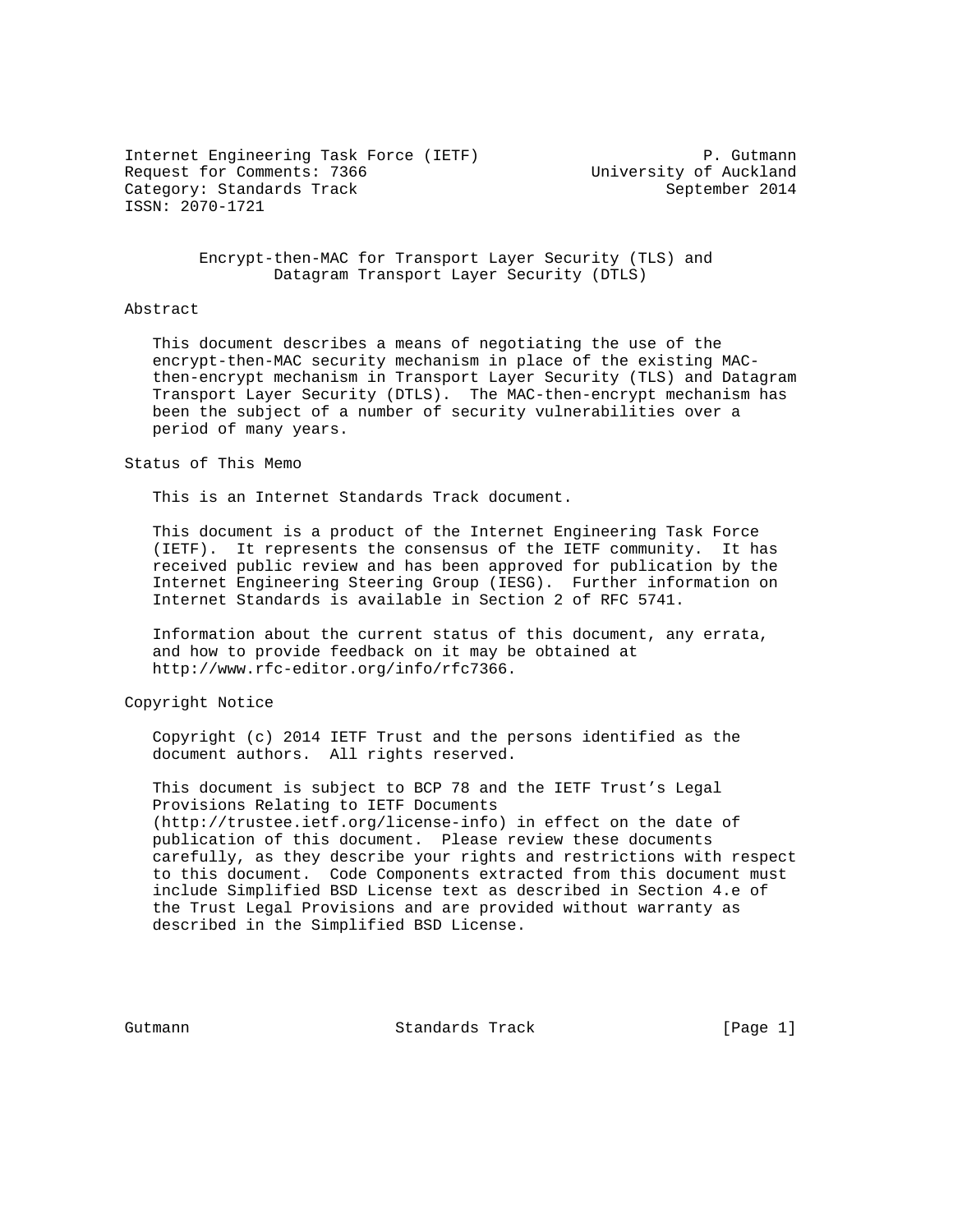Table of Contents

|                                          | $\overline{2}$            |
|------------------------------------------|---------------------------|
| 1.1. Conventions Used in This Document 2 |                           |
| 2. Negotiating Encrypt-then-MAC          | $\overline{2}$            |
|                                          | $\overline{\phantom{a}3}$ |
| 3. Applying Encrypt-then-MAC 3           |                           |
|                                          |                           |
|                                          | - 6                       |
| 5.                                       | - 6                       |
|                                          | 7                         |
|                                          | 7                         |
| 7.1. Normative References                | 7                         |
| Informative References<br>7 2            | 7                         |
|                                          |                           |

# 1. Introduction

 TLS [2] and DTLS [4] use a MAC-then-encrypt construction that was regarded as secure at the time the original Secure Socket Layer (SSL) protocol was specified in the mid-1990s, but that is no longer regarded as secure [5] [6]. This construction, as used in TLS and later DTLS, has been the subject of numerous security vulnerabilities and attacks stretching over a period of many years. This document specifies a means of switching to the more secure encrypt-then-MAC construction as part of the TLS/DTLS handshake, replacing the current MAC-then-encrypt construction. (In this document, "MAC" refers to "Message Authentication Code".)

1.1. Conventions Used in This Document

 The key words "MUST", "MUST NOT", "REQUIRED", "SHALL", "SHALL NOT", "SHOULD", "SHOULD NOT", "RECOMMENDED", "MAY", and "OPTIONAL" in this document are to be interpreted as described in [1].

2. Negotiating Encrypt-then-MAC

 The use of encrypt-then-MAC is negotiated via TLS/DTLS extensions as defined in TLS [2]. On connecting, the client includes the encrypt\_then\_mac extension in its client\_hello if it wishes to use encrypt-then-MAC rather than the default MAC-then-encrypt. If the server is capable of meeting this requirement, it responds with an encrypt\_then\_mac in its server\_hello. The "extension\_type" value for this extension SHALL be 22 (0x16), and the "extension\_data" field of this extension SHALL be empty. The client and server MUST NOT use encrypt-then-MAC unless both sides have successfully exchanged encrypt\_then\_mac extensions.

Gutmann Standards Track [Page 2]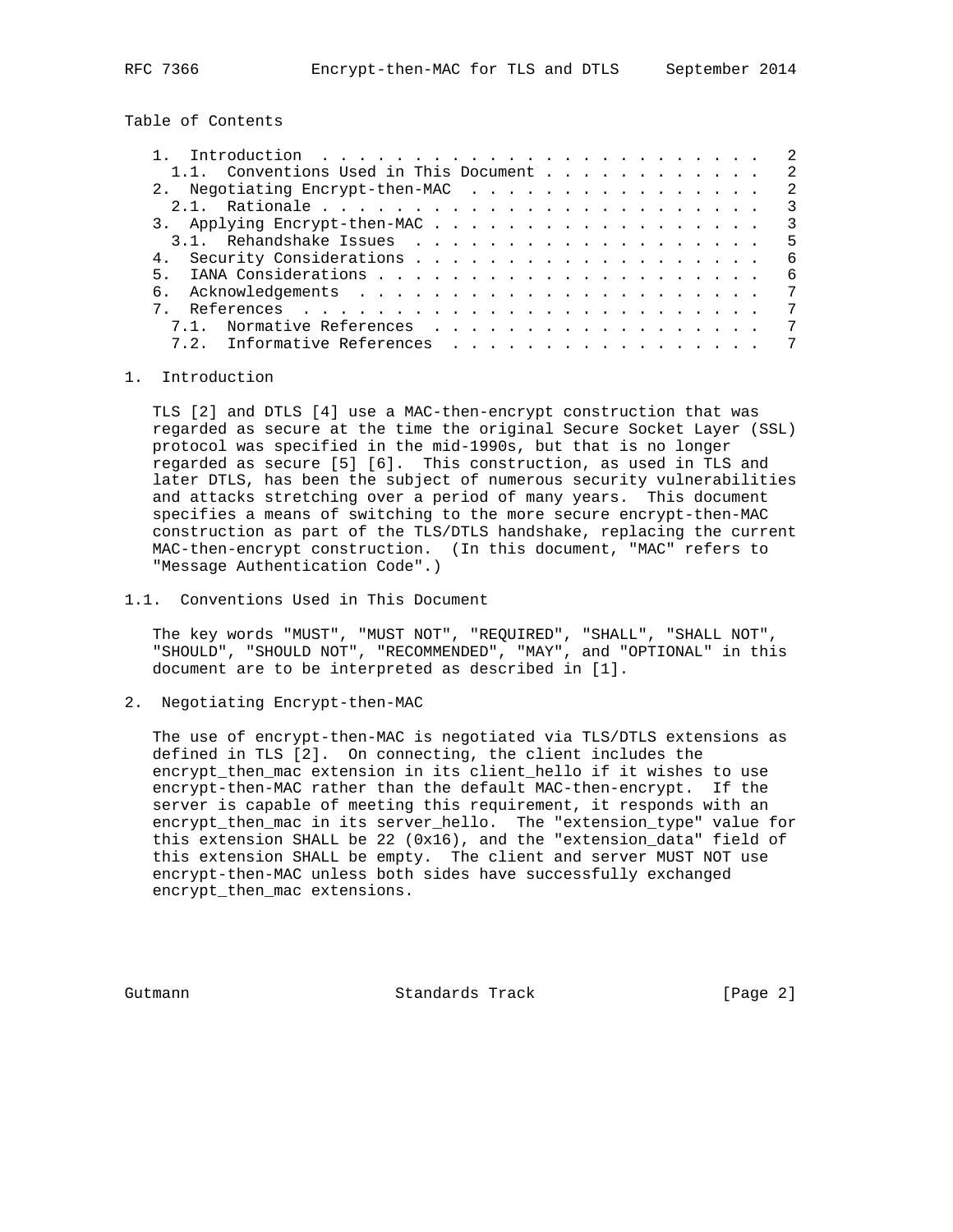# 2.1. Rationale

 The use of TLS/DTLS extensions to negotiate an overall switch is preferable to defining new ciphersuites because the latter would result in a Cartesian explosion of suites, potentially requiring duplicating every single existing suite with a new one that uses encrypt-then-MAC. In contrast, the approach presented here requires just a single new extension type with a corresponding minimal-length extension sent by client and server.

 Another possibility for introducing encrypt-then-MAC would be to make it part of TLS 1.3; however, this would require the implementation and deployment of all of TLS 1.2 just to support a trivial code change in the order of encryption and MAC'ing. In contrast, deploying encrypt-then-MAC via the TLS/DTLS extension mechanism required changing less than a dozen lines of code in one implementation (not including the handling for the new extension type, which was a further 50 or so lines of code).

 The use of extensions precludes use with SSL 3.0, but then it's likely that anything still using that protocol, which is nearly two decades old, will be vulnerable to any number of other attacks anyway, so there seems little point in bending over backwards to accommodate SSL 3.0.

3. Applying Encrypt-then-MAC

 Once the use of encrypt-then-MAC has been negotiated, processing of TLS/DTLS packets switches from the standard:

encrypt( data || MAC || pad )

to the new:

encrypt( data || pad ) || MAC

 with the MAC covering the entire packet up to the start of the MAC value. In TLS [2] notation, the MAC calculation for TLS 1.0 without the explicit Initialization Vector (IV) is:

 MAC(MAC\_write\_key, seq\_num + TLSCipherText.type + TLSCipherText.version + TLSCipherText.length +  $ENC(content + padding + padding_length));$ 

Gutmann **Standards Track** [Page 3]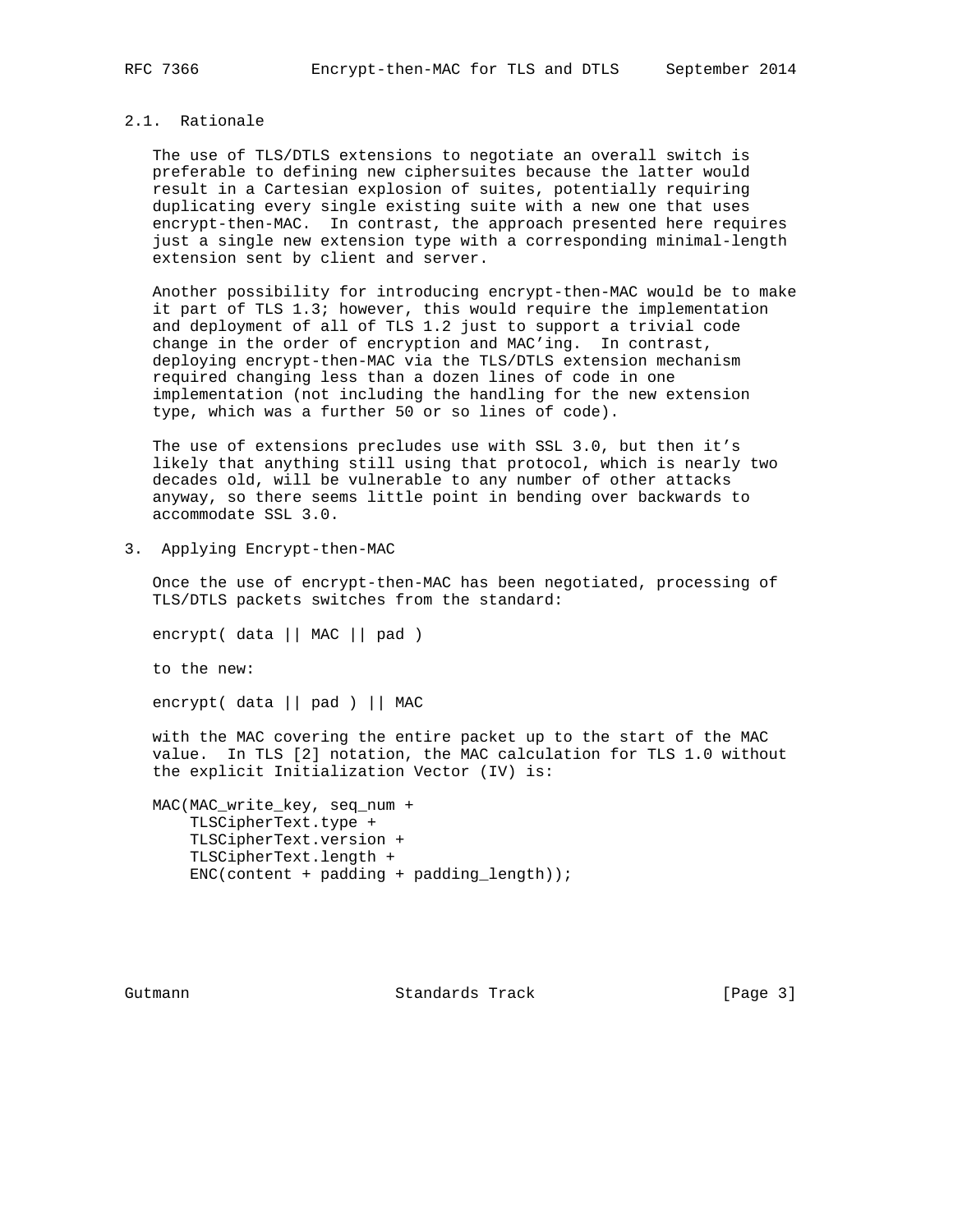and for TLS 1.1 and greater with an explicit IV is: MAC(MAC\_write\_key, seq\_num + TLSCipherText.type + TLSCipherText.version + TLSCipherText.length + IV +  $ENC(content + padding + padding_length));$  (For DTLS, the sequence number is replaced by the combined epoch and sequence number as per DTLS [4].) The final MAC value is then appended to the encrypted data and padding. This calculation is identical to the existing one, with the exception that the MAC calculation is run over the payload ciphertext (the TLSCipherText PDU) rather than the plaintext (the TLSCompressed PDU).

The overall TLS packet [2] is then:

struct {

 ContentType type; ProtocolVersion version; uint16 length; GenericBlockCipher fragment; opaque MAC; } TLSCiphertext;

The equivalent DTLS packet [4] is then:

 struct { ContentType type; ProtocolVersion version; uint16 epoch; uint48 sequence\_number; uint16 length; GenericBlockCipher fragment; opaque MAC; } TLSCiphertext;

 This is identical to the existing TLS/DTLS layout, with the only difference being that the MAC value is moved outside the encrypted data.

 Note from the GenericBlockCipher annotation that this only applies to standard block ciphers that have distinct encrypt and MAC operations. It does not apply to GenericStreamCiphers or to GenericAEADCiphers that already include integrity protection with the cipher. If a server receives an encrypt-then-MAC request extension from a client and then selects a stream or Authenticated Encryption with Associated

Gutmann Standards Track [Page 4]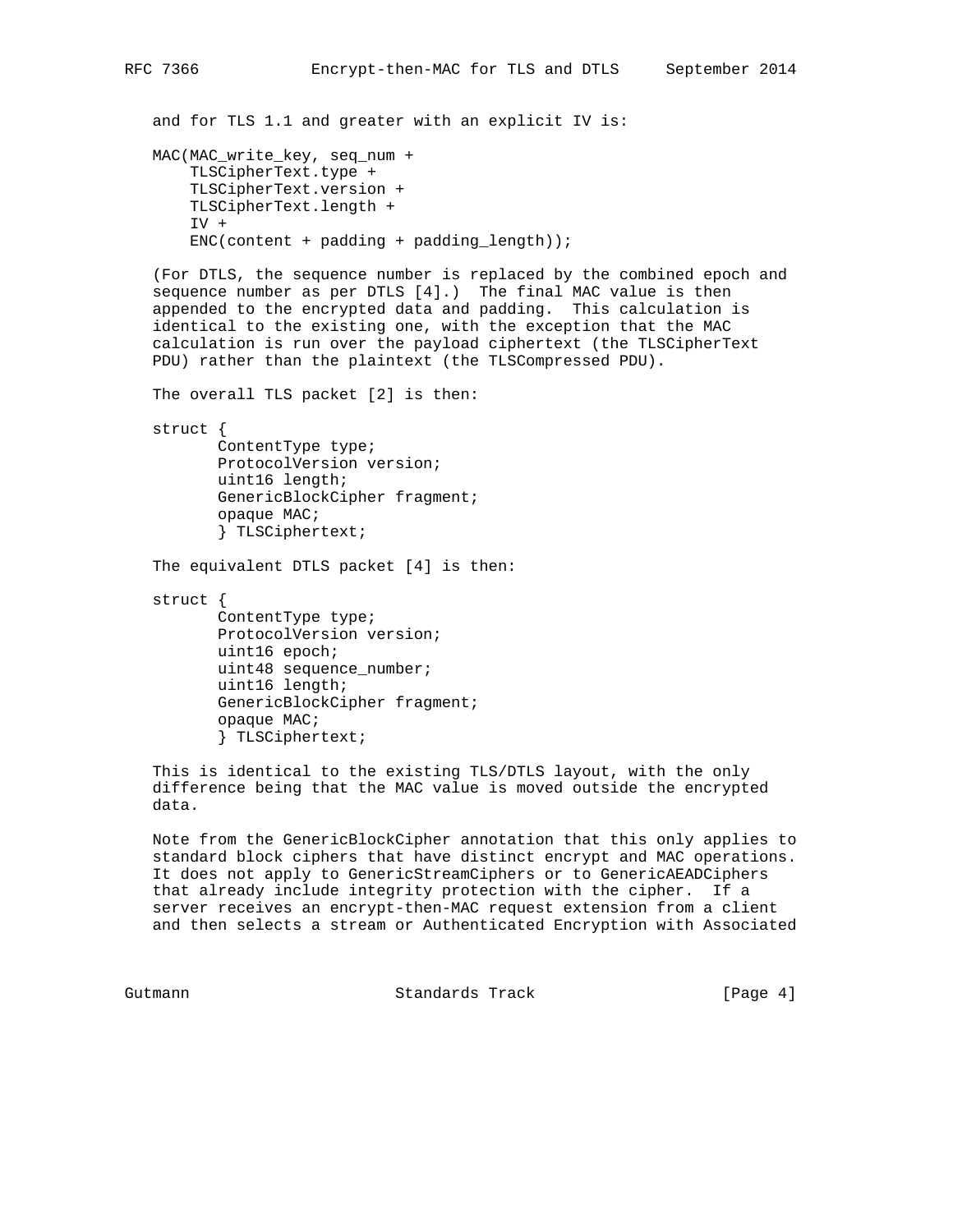Data (AEAD) ciphersuite, it MUST NOT send an encrypt-then-MAC response extension back to the client.

 Decryption reverses this processing. The MAC SHALL be evaluated before any further processing such as decryption is performed, and if the MAC verification fails, then processing SHALL terminate immediately. For TLS, a fatal bad\_record\_mac MUST be generated [2]. For DTLS, the record MUST be discarded, and a fatal bad\_record\_mac MAY be generated [4]. This immediate response to a bad MAC eliminates any timing channels that may be available through the use of manipulated packet data.

 Some implementations may prefer to use a truncated MAC rather than a full-length one. In this case, they MAY negotiate the use of a truncated MAC through the TLS truncated\_hmac extension as defined in TLS-Ext [3].

# 3.1. Rehandshake Issues

 The status of encrypt-then-MAC vs. MAC-then-encrypt can potentially change during one or more rehandshakes. Implementations SHOULD retain the current session state across all rehandshakes for that session. (In other words, if the mechanism for the current session is X, then the renegotiated session should also use X.) Although implementations SHOULD NOT change the state during a rehandshake, if they wish to be more flexible, then the following rules apply:

 +------------------+---------------------+--------------------------+ | Current Session | Renegotiated | Action to take | | | Session | | +------------------+---------------------+--------------------------+ | MAC-then-encrypt | MAC-then-encrypt | No change | | | | |  $\begin{array}{|c|c|c|c|}\hline \texttt{MAC–then-encrypt} & \texttt{Encrypt-then-MAC} & \texttt{Upgrade to} \end{array}$  | | | Encrypt-then-MAC | | | | | | Encrypt-then-MAC | MAC-then-encrypt | Error | | | | | | Encrypt-then-MAC | Encrypt-then-MAC | No change | +------------------+---------------------+--------------------------+

# Table 1: Encrypt-then-MAC with Renegotiation

 As the above table points out, implementations MUST NOT renegotiate a downgrade from encrypt-then-MAC to MAC-then-encrypt. Note that a client or server that doesn't wish to implement the mechanism-change during-rehandshake ability can (as a client) not request a mechanism change and (as a server) deny the mechanism change.

Gutmann Standards Track [Page 5]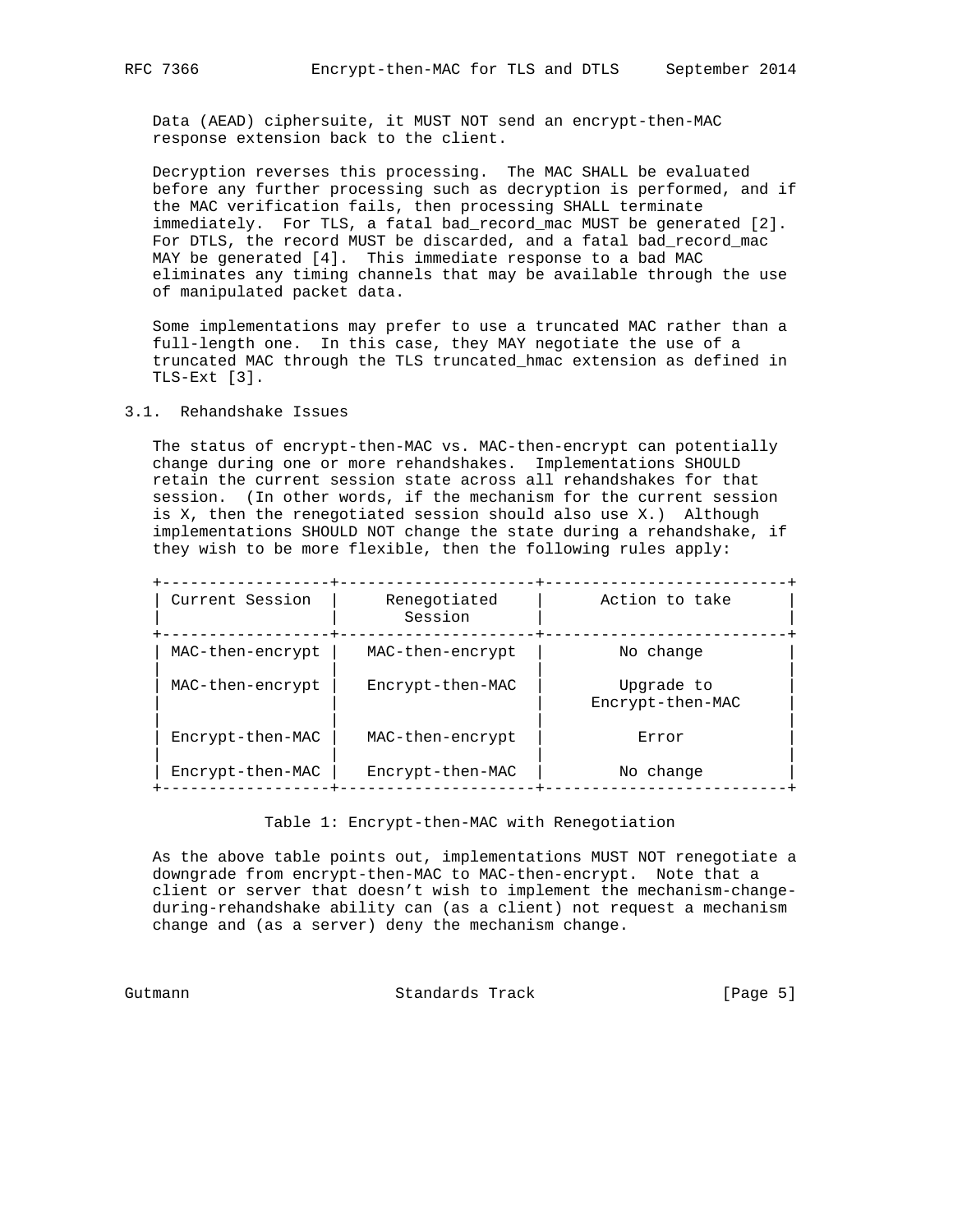Note that these rules apply across potentially many rehandshakes. For example, if a session were in the encrypt-then-MAC state and a rehandshake selected a GenericAEADCiphers ciphersuite and a subsequent rehandshake then selected a MAC-then-encrypt ciphersuite, this would be an error since the renegotiation process has resulted in a downgrade from encrypt-then-MAC to MAC-then-encrypt (via the AEAD ciphersuite).

 (As the text above has already pointed out, implementations SHOULD avoid having to deal with these ciphersuite calisthenics by retaining the initially negotiated mechanism across all rehandshakes.)

 If an upgrade from MAC-then-encrypt to encrypt-then-MAC is negotiated as per the second line in the table above, then the change will take place in the first message that follows the Change Cipher Spec (CCS) message. In other words, all messages up to and including the CCS will use MAC-then-encrypt, and then the message that follows will continue with encrypt-then-MAC.

4. Security Considerations

 This document defines encrypt-then-MAC, an improved security mechanism to replace the current MAC-then-encrypt one. Encrypt-then- MAC is regarded as more secure than the current mechanism [5] [6] and should mitigate or eliminate a number of attacks on the current mechanism, provided that the instructions on MAC processing given in Section 3 are applied.

 An active attacker who can emulate a client or server with extension intolerance may cause some implementations to fall back to older protocol versions that don't support extensions, which will in turn force a fallback to non-encrypt-then-MAC behaviour. A straightforward solution to this problem is to avoid fallback to older, less secure protocol versions. If fallback behaviour is unavoidable, then mechanisms to address this issue, which affects all capabilities that are negotiated via TLS extensions, are being developed by the TLS working group [7]. Anyone concerned about this type of attack should consult the TLS working group documents for guidance on appropriate defence mechanisms.

5. IANA Considerations

 IANA has added the extension code point 22 (0x16) for the encrypt\_then\_mac extension to the TLS "ExtensionType Values" registry as specified in TLS [2].

Gutmann Standards Track [Page 6]